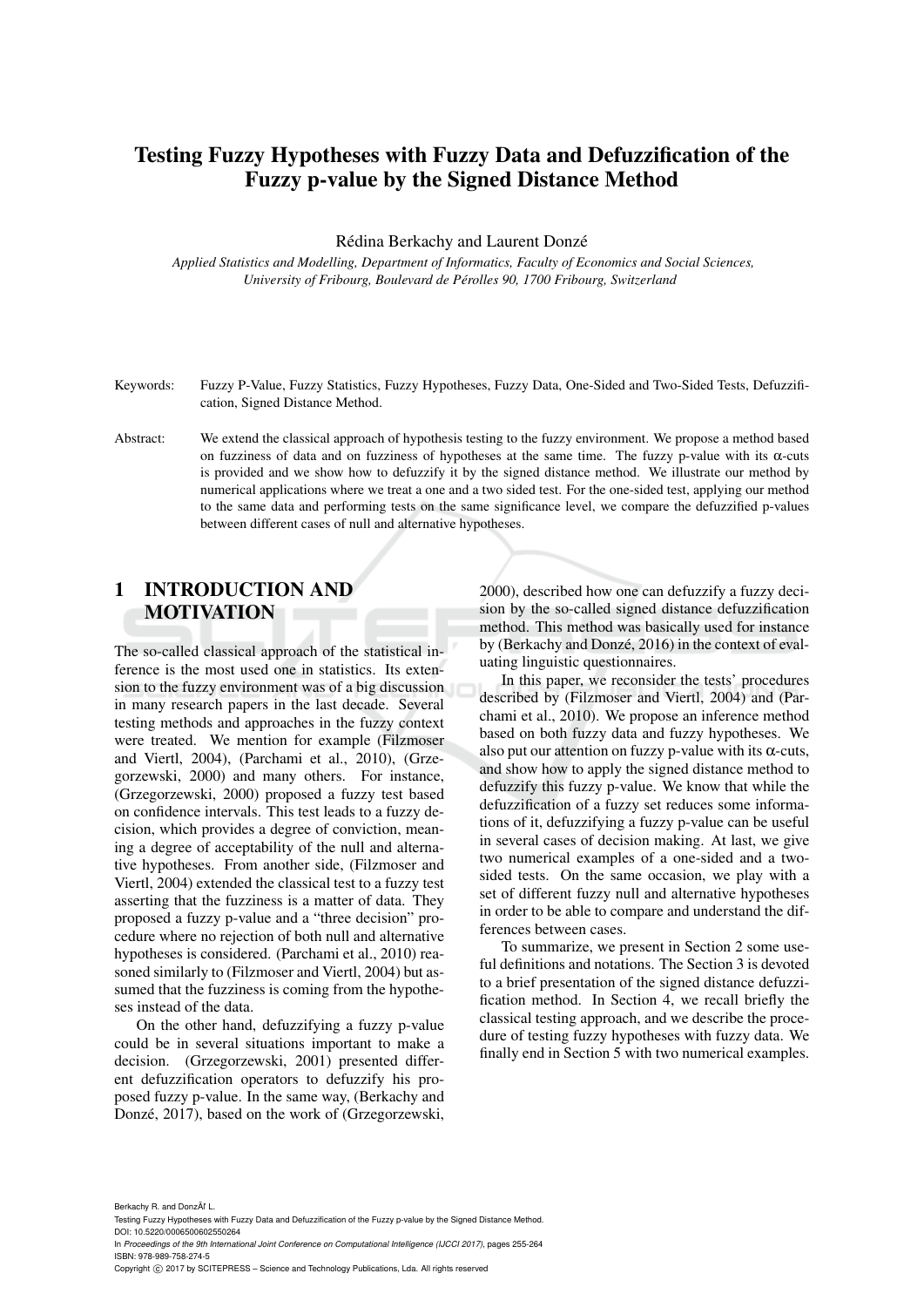### $\overline{2}$ **DEFINITIONS AND NOTATIONS**

Let us recall some fundamental definitions and notations useful in further sections.

## Definition 2.1 (Fuzzy Set).

If A is a collection of objects denoted generically by  $x$ then a fuzzy set  $\tilde{X}$  in A is a set of ordered pairs:

$$
\tilde{X} = \{(x, \mu_{\tilde{X}}(x)) : x \in A\},\tag{1}
$$

where  $\mu_{\tilde{X}}(x)$  is the membership function of x in  $\tilde{X}$ which maps A to the closed interval  $[0,1]$  that characterizes the degree of membership of x in  $\tilde{X}$ .

## Definition 2.2 (Fuzzy Number).

A fuzzy number  $\tilde{X}$  is a convex and normalized fuzzy set on  $\mathbb R$ , such that its membership function is continuous and its support is bounded.

## Definition 2.3 ( $\alpha$ -cut of a Fuzzy Number).

The  $\alpha$ -cut of a fuzzy number  $\tilde{X}$  is a non-fuzzy set defined as:

$$
\tilde{X}_{\alpha} = \{x \in \mathbb{R} : \mu_{\tilde{X}}(x) \geqslant \alpha\}.
$$
 (2)

The fuzzy number  $\tilde{X}$  can be represented by the family set  $\{\tilde{X}_{\alpha} : \alpha \in [0,1]\}$  of its  $\alpha$ -cuts.

The  $\alpha$ -cut of a fuzzy number  $\tilde{X}$  is the closed in-<br>terval  $[\tilde{X}_{\alpha}^L, \tilde{X}_{\alpha}^R]$ .  $\tilde{X}_{\alpha}^L = \inf\{x \in \mathbb{R} : \mu_{\tilde{X}}(x) \ge \alpha\}$  is its<br>left  $\alpha$ -cut and  $\tilde{X}_{\alpha}^R = \sup\{x \in \mathbb{R} : \mu_{\tilde{X}}(x) \ge \alpha\}$  its right one. We note that the  $\alpha$ -cut of a fuzzy number  $\tilde{X}$  is a union of finite compact and bounded intervals. Furthermore, the least-upper bound property generalized to ordered sets and the extension principle induces the following expression of the membership function of  $\tilde{X}$ (see (Viertl, 2011)):

$$
\mu_{\tilde{X}}(x) = \max\{\alpha I_{\tilde{X}_{\alpha}}(x) : \alpha \in [0,1]\},\tag{3}
$$

where  $I_{\tilde{X}_{\alpha}}(x)$  is the following indicator function:

$$
I_{\tilde{X}_{\alpha}}(x) = I_{\{x \in \mathbb{R}; \mu_{\tilde{X}} \ge \alpha\}}(x)
$$
  
= 
$$
\begin{cases} 1 & \text{if } \mu_{\tilde{X}}(x) \ge \alpha, \\ 0 & \text{otherwise.} \end{cases}
$$
 (4)

## Definition 2.4 (Triangular Fuzzy Number).

A triangular fuzzy number  $\tilde{X}$  is a fuzzy number with membership function given as follows:

$$
\mu_{\tilde{X}}(x) = \begin{cases} \frac{x-u}{v-u} & \text{if } u < x \le v, \\ \frac{x-w}{v-w} & \text{if } v < x \le w, \\ 0 & \text{elsewhere.} \end{cases}
$$
 (5)

It is common to represent a triangular fuzzy number by the tuple of three values u, v and w, i.e.  $\tilde{X} =$  $(u, v, w)$ , where  $u < v < w \in \mathbb{R}$ . For a triangular fuzzy number, the left and right α-cuts  $\tilde{X}^L_{\alpha}$  and  $\tilde{X}^R_{\alpha}$  are given respectively by

$$
\begin{cases}\n\tilde{X}_{\alpha}^{L} = u + (v - u)\alpha, \\
\tilde{X}_{\alpha}^{R} = w - (w - v)\alpha.\n\end{cases} \tag{6}
$$

## **THE SIGNED DISTANCE** 3 **DEFUZZIFICATION METHOD**

The signed distance defuzzification method was described mainly by (Yao and Wu, 2000) and (Lin and Lee, 2010). (Berkachy and Donzé, 2016) use it extensively in the context of evaluating linguistic questionnaires. The method appears to have nice properties and will be implemented in our test procedure for the defuzzification of the fuzzy p-values. Let us define briefly this measure.

**Definition 3.1.** The signed distance  $d_0(e, 0)$  measured from 0 for a real value e in  $\mathbb R$  is e.

**Definition 3.2.** Let  $\tilde{X}$  be a fuzzy set on  $\mathbb{R}$ , such as  $\tilde{X} = \{(x, \mu_{\tilde{X}}(x)) | x \in \mathbb{R}\}\$  where  $\mu_{\tilde{X}}(x)$  is the membership function of x in  $\tilde{X}$ . Suppose that the  $\alpha$ -cuts  $\tilde{X}^L_{\alpha}$ and  $\tilde{X}_{\alpha}^{R}$  exist, and as a function of  $\alpha$  are integrable for  $\alpha \in [0,1]$ . The signed distance of  $\tilde{X}$  measured from the fuzzy origin  $\tilde{0}$  is:

$$
d(\tilde{X},\tilde{0}) = \frac{1}{2} \int_0^1 [\tilde{X}_{\alpha}^L + \tilde{X}_{\alpha}^R] d\alpha.
$$
 (7)

## **TESTING FUZZY**  $\boldsymbol{4}$ **HYPOTHESES WITH FUZZY DATA**

(Filzmoser and Viertl, 2004) and (Parchami et al., 2010) were ones of many that treated the problem of testing hypotheses in the fuzzy environment. They introduced as instance the concept of fuzzy p-value. Inspired by their methods, we propose a hypotheses testing method based on fuzzy hypotheses and fuzzy data at the same time. The signed distance will be applied in order to defuzzify the fuzzy p-value. But, first, let us recall the main ideas of the classical approach.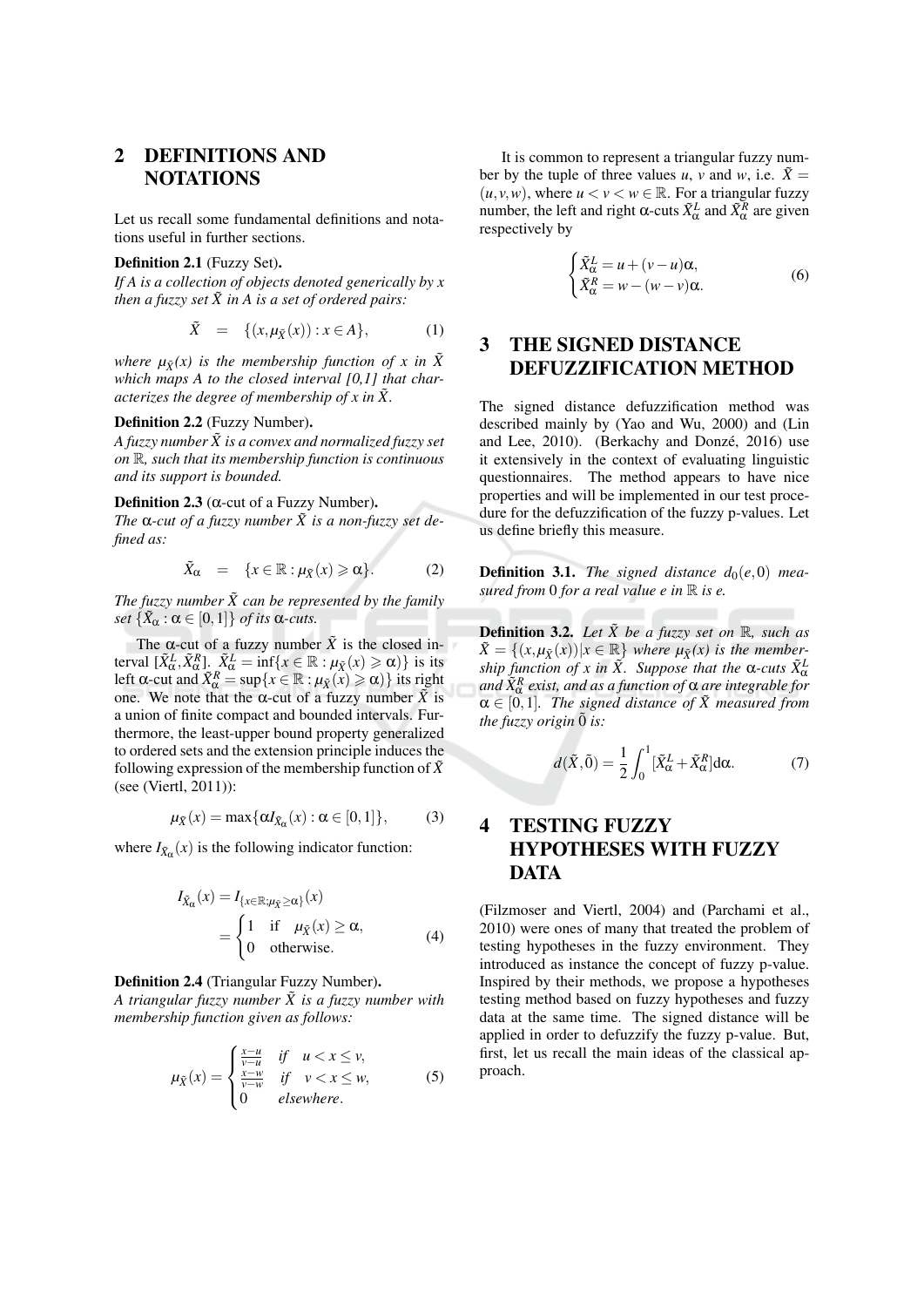### **Testing Hypotheses in the Classical** 4.1 Approach

We consider a population described by a probability distribution  $P_{\theta}$  depending on the parameter  $\theta$ , and belonging to a family of distributions  $\mathbb{P} = \{P_{\theta} : \theta \in \Theta\}.$ Testing hypotheses on a parameter  $\theta$  in the classical approach consists on considering a null hypothesis denoted by  $H_0$ ,  $H_0$ :  $\theta \in \Theta_{H_0}$  and an alternative one denoted by  $H_1$ ,  $H_1$ :  $\theta \in \Theta_{H_1}$ .  $\Theta_{H_0}$  and  $\Theta_{H_1}$  are subsets of  $\Theta$  such that  $\Theta_{H_0} \cap \Theta_{H_1} = \emptyset$ . A test statistic is a function of a random sample  $Y_1, \ldots, Y_n$  used in testing the null hypothesis against the alternative one. We call T such a test statistic, where  $T: \mathbb{R}^n \mapsto \mathbb{R}$ . For this test, two decisions are often treated: not reject the null hypothesis  $H_0$  or reject the null hypothesis  $H_0$ . However, the Neyman-Pearson testing approach (Neyman and Pearson, 1933) could consider the possibility of having a three decision procedure where a third case appears: both the null and alternative hypotheses are neither rejected or not rejected.

The hypothesis testing dilemma is reduced to a decision problem based on the test statistic  $T$ , where the space of possible values of  $T$  is decomposed into a rejection region R and its complement  $R<sup>c</sup>$ . Three forms of  $R$  are possible depending on the alternative hypotheses  $H_1$ .

Let us suppose the following three tests:

1. 
$$
H_0: \theta \ge \theta_0
$$
 vs.  $H_1: \theta < \theta_0$ ;\t(8)  
2.  $H_0: \theta < \theta_0$  vs.  $H_1: \theta > \theta_0$ ;\t(9)

-INC

3. 
$$
H_0: \theta = \theta_0
$$
 vs.  $H_1: \theta \neq \theta_0$ ; (10)

where  $\theta$  is the parameter to test and  $\theta_0$  a particular value of this parameter.

Then, we would reject the null hypothesis  $H_0$  if respectively:

1. 
$$
T \le t_l
$$
 (one-sided test); (11)

2. 
$$
T \ge t_r
$$
 (one-sided test); (12)

3. 
$$
T \notin (t_a, t_b)
$$
 (two-sided test); (13)

where  $t_l$ ,  $t_r$ ,  $t_a$  and  $t_b$  are quantiles of the distribution of  $T$ .

From another side, we denote by  $\delta$  the significance level of the test. The quantiles of the distribution  $t_l$ ,  $t_r$ ,  $t_a$ , and  $t_b$  are found such that the following probabilities hold:

1. 
$$
P(T \le t_l) = \delta,
$$
 (14)

$$
2. \quad P(T \ge t_r) = \delta, \tag{15}
$$

3. 
$$
P(T \le t_a) = P(T \ge t_b) = \frac{\delta}{2}
$$
. (16)

By this method, we decide to reject the null hypothesis if the value of the test statistic  $t = T(y_1,..., y_n)$ falls into the rejection region  $R$ .

A pratical way to take a decision is to calculate the p-value in order to decide whether we reject or don't the null hypothesis  $H_0$ . Notice that a p-value depends on different elements as, for instance, the sample and its distribution, the boundary of the null hypothesis, the distribution of the test statistic and its observed value. We define a p-value  $p_{\theta*}$  as function of the boundary  $\theta$  × of the null-hypothesis. This p-value for the three cases  $(11)$ ,  $(12)$  and  $(13)$  can be written respectively as follows:

$$
1. \quad p_{\Theta^*} = P_{\Theta^*}(T \le t), \tag{17}
$$

2. 
$$
p_{\theta^*} = P_{\theta^*}(T \ge t),
$$
 (18)

3. 
$$
p_{\theta^*} = 2 \min[P_{\theta^*}(T \le t), P_{\theta^*}(T \ge t)],
$$
 (19)

where " $P_{\theta^*}$ " means that the probability distribution depends on the boundary  $\theta^*$ .

The decision is made by comparing the p-value to the significance level  $\delta$ : If the p-value is smaller than  $\delta$ , we reject the null hypothesis  $H_0$ . Otherwise, we don't reject it.

## **4.2 Fuzzy Hypotheses**

In their paper, (Filzmoser and Viertl, 2004) discussed the test of hypotheses in the case of fuzzy data. However, (Parchami et al., 2010) asserted that the fuzziness is rather coming from the hypothesis. In the following, we are treating a case inspired by the above papers but where both data and hypotheses are fuzzy. First, let us define a fuzzy hypothesis.

## **Definition 4.1** (Fuzzy Hypothesis).

A fuzzy hypothesis  $\tilde{H}$  on the parameter  $\theta$ , denoted as " $\tilde{H}$ :  $\theta$  is H", is a fuzzy subset of the parameter space  $\Theta$  with its corresponding membership function  $\mu_{\tilde{\mu}}$ .

**Remark 4.1.** A given fuzzy hypothesis  $\tilde{H}$  reduces to a crisp hypothesis H when the membership function  $\mu_{\tilde{H}} = I_{\Theta}.$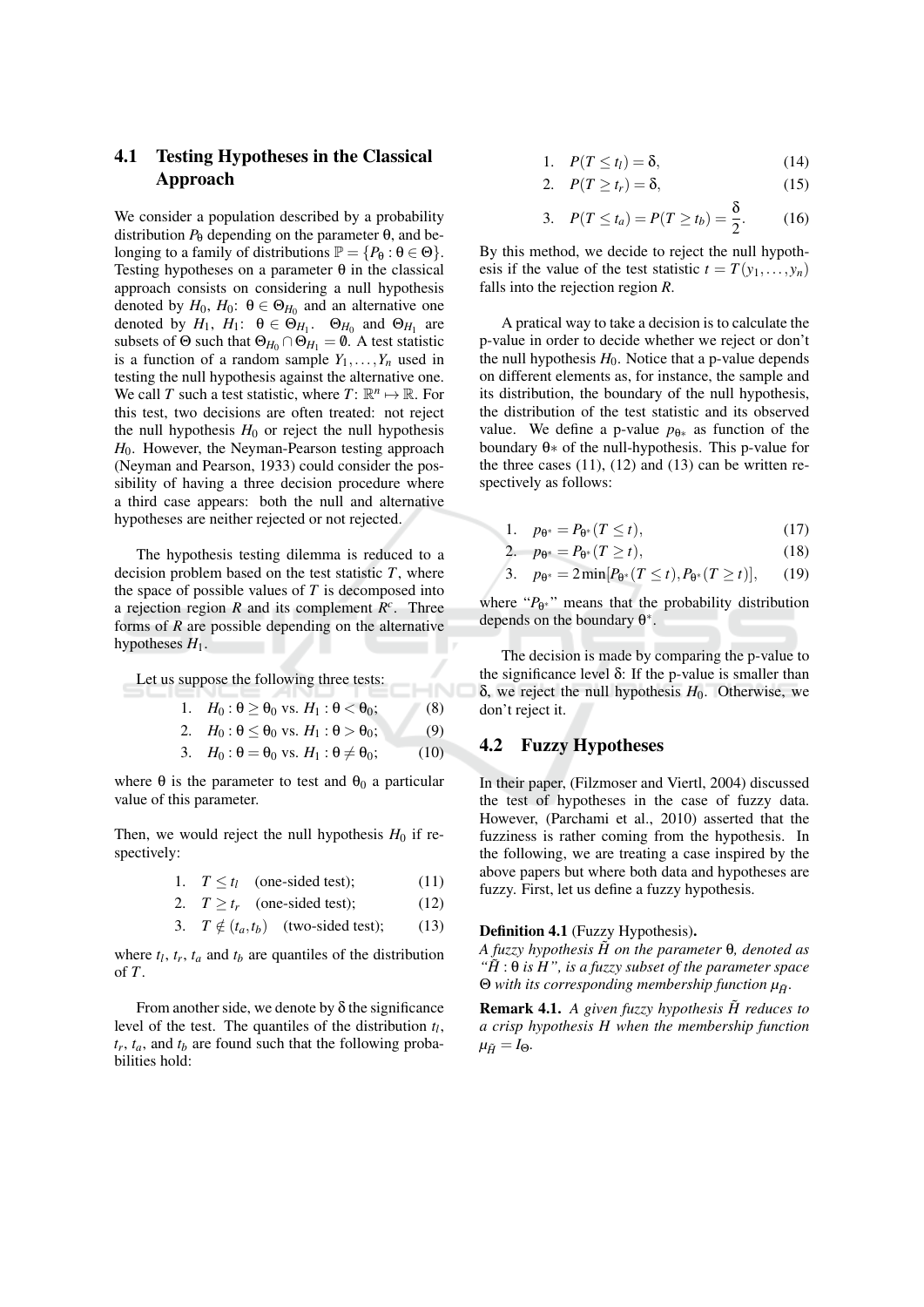It is common practice to postulate as membership functions of a fuzzy left one-sided hypothesis (an increasing function) or of a fuzzy right one-sided hypothesis (a decreasing function) respectively the following functions:

$$
\mu_{\tilde{H}^{OL}}(x) = \begin{cases} 0 & \text{if } x < u; \\ \frac{x - u}{v - u} & \text{if } u \le x < v; \\ 1 & \text{if } x \ge v. \end{cases} \tag{20}
$$

$$
\mu_{\tilde{H}^{OR}}(x) = \begin{cases} 1 & \text{if } x \le u; \\ \frac{x - v}{u - v} & \text{if } u < x \le v; \\ 0 & \text{if } x > v; \end{cases} \tag{21}
$$

In that case, we simply note these fuzzy hypotheses as  $\tilde{H}^{OL} = (u, v)$  and  $\tilde{H}^{OR} = (u, v)$ .

A fuzzy two-sided hypothesis  $\tilde{H}^T$  is generally treated as a triangular fuzzy number, i.e.  $\tilde{H}^T = (u, v, w)$ , with membership function (5).

Consider now a crisp random sample  $Y_1, \ldots, Y_n$ with probability distribution  $P_{\theta}$  and a corresponding fuzzy random sample  $\tilde{X} = (\tilde{X}_1, \dots, \tilde{X}_n)$  where  $\tilde{X}_i$  is a fuzzy number as described in Definition 2.2. We denote by  $\mu_{\tilde{X}}$  the membership function of  $\tilde{X}$ , where  $\mu_{\tilde{X}}$ :  $\mathbb{R}^n \to [0,1]$ . We suppose that it exists a given value of  $x$ ,  $x$  considered as a *n*-dimensional vector, for which  $\mu_{\tilde{X}}(x)$  reaches 1, and that the  $\alpha$ -cuts of  $\mu_{\tilde{X}}$  build a closed compact and convex subset of  $\mathbb{R}^n$ . On the other hand, consider furthermore a real valued function  $\phi$ such as  $\phi: \mathbb{R}^n \to \mathbb{R}$ . Denote by the fuzzy number  $\tilde{Z}$  the result of applying the function  $\phi$  to the fuzzy random sample, i.e.  $\tilde{Z} = \phi(\tilde{X}_1, \dots, \tilde{X}_n)$ . Then, by the extension principle (Zadeh, 1965), the membership function  $\mu_{\tilde{z}}$ of  $\tilde{Z}$  is written in the following manner:

$$
\mu_{\tilde{Z}}(z) = \begin{cases} \sup \{ \mu_{\tilde{X}}(\mathbf{x}) : \phi(\mathbf{x}) = z \} & \text{if } \exists \mathbf{x} : \phi(\mathbf{x}) = z, \\ 0 & \text{if } \nexists \mathbf{x} : \phi(\mathbf{x}) = z, \end{cases}
$$

for all  $z \in \mathbb{R}$ . Furthermore, the  $\alpha$ -cuts of  $\tilde{Z}$  are given by:

$$
\tilde{Z}_{\alpha} = [\min_{\mathbf{x} \in \tilde{X}_{\alpha}} \phi(\mathbf{x}), \max_{\mathbf{x} \in \tilde{X}_{\alpha}} \phi(\mathbf{x})], \tag{23}
$$

for all  $\alpha \in (0,1]$  (Viertl, 2011).

Finally, we have to define the fuzzy boundaries of fuzzy hypotheses.

**Definition 4.2** (Boundary of a Hypothesis). The boundary  $\tilde{H}^*$  of a hypothesis  $\tilde{H}$ :  $\theta$  is H, is a fuzzy subset of  $\Theta$ , with membership function  $\mu_{H^*}$ .

As instance, the fuzzy boundaries corresponding to the tests  $(8)$ ,  $(9)$  and  $(10)$  are given respectively by:

- 1.  $\tilde{H}^* = H$  if  $\theta \le \theta_0$ , 0 otherwise, ( $\tilde{H}$  is left one-sided and  $\mu_{\tilde{H}^{OL}}$  increasing);
- 2.  $\tilde{H}^* = H$  if  $\theta \ge \theta_0$ , 0 otherwise, ( $\tilde{H}$  is right one-sided and  $\mu_{\tilde{H}^{OR}}$  decreasing);
- 3.  $\tilde{H}^* = H, (\tilde{H} \text{ is two-sided}).$

## 4.3 Fuzzy p-value

Considering hypotheses as fuzzy let us as well see pvalues as fuzzy ones, and in this case taking  $\alpha$ -cuts of the fuzzy p-values can help to evaluate the results of the tests. Taking in consideration the three possible rejection regions as defined in  $(11)$ ,  $(12)$  and  $(13)$ , the following proposition shows how to calculate the corresponding  $\alpha$ -cuts.

Proposition 4.1. Given a test procedure based on fuzziness of data and hypotheses. Considering the three rejection regions (11), (12) and (13), the  $\alpha$ -cuts of the fuzzy p-value  $\tilde{p}$  are given by:

$$
I. \ \tilde{p}_{\alpha} = [P_{\theta_R}(T \leq \tilde{t}_{\alpha}^L), P_{\theta_L}(T \leq \tilde{t}_{\alpha}^R)]; \tag{24}
$$

$$
2. \ \tilde{p}_{\alpha} = [P_{\theta_L}(T \geq \tilde{t}_{\alpha}^R), P_{\theta_R}(T \geq \tilde{t}_{\alpha}^L)]; \tag{25}
$$

$$
3. \tilde{p}_{\alpha} = \begin{cases} [2P_{\theta_R}(T \leq \tilde{t}_{\alpha}^L), 2P_{\theta_L}(T \leq \tilde{t}_{\alpha}^R)] & \text{if} \quad A_l > A_r, \\ [2P_{\theta_L}(T \geq \tilde{t}_{\alpha}^R), 2P_{\theta_R}(T \geq \tilde{t}_{\alpha}^L)] & \text{if} \quad A_l \leq A_r; \end{cases}
$$
\n
$$
(26)
$$

for all  $\alpha \in (0,1]$ , where  $\tilde{t}_{\alpha}^{L}$  and  $\tilde{t}_{\alpha}^{R}$  are the left and right  $\alpha$ -cuts of  $\tilde{t} = \phi(\tilde{X}_1, \ldots, \tilde{X}_n)$ ,  $\theta_L$  and  $\theta_R$  are the  $\alpha$ -cuts of the boundary of  $\tilde{H}_0$ ,  $A_l$  is the area under the membership function  $\mu_{\tilde{t}}$  of the fuzzy number  $\tilde{t}$  on the left side of the median, and  $A_r$  is the one on the right side. In this case, one has to decide on which side the median is located based on the biggest amount of fuzziness.

**Proof 4.1.** Since we are treating the case of both fuzzy data and fuzzy hypotheses, the proof of the Proposition 4.1 will be done in three steps:

1. According to the above sections, the resulting fuzzy value  $\tilde{t} = T(\tilde{X}_1, ..., \tilde{X}_n)$  is fuzzy with its membership function  $\mu_{\tilde{t}}$ . We denote by supp $(\mu_{\tilde{t}})$ , the support of  $\mu_{\tilde{t}}$  given by supp $(\mu_{\tilde{t}}) = \{x \in \mathbb{R} :$  $\mu_{\tilde{t}}(x) > 0$ . Using the extension principle, (Filzmoser and Viertl, 2004) wrote the (precise) pvalue  $p$  for  $\tilde{T}$  for a one-sided test respectively to cases  $(8)$  and  $(9)$  as follows:

$$
1. \quad p = P(T \le t = \max \text{supp}(\mu_{\tilde{t}})); \qquad (27)
$$

$$
2. \quad p = P(T \ge t = \min \, supp(\mu_{\tilde{t}})). \tag{28}
$$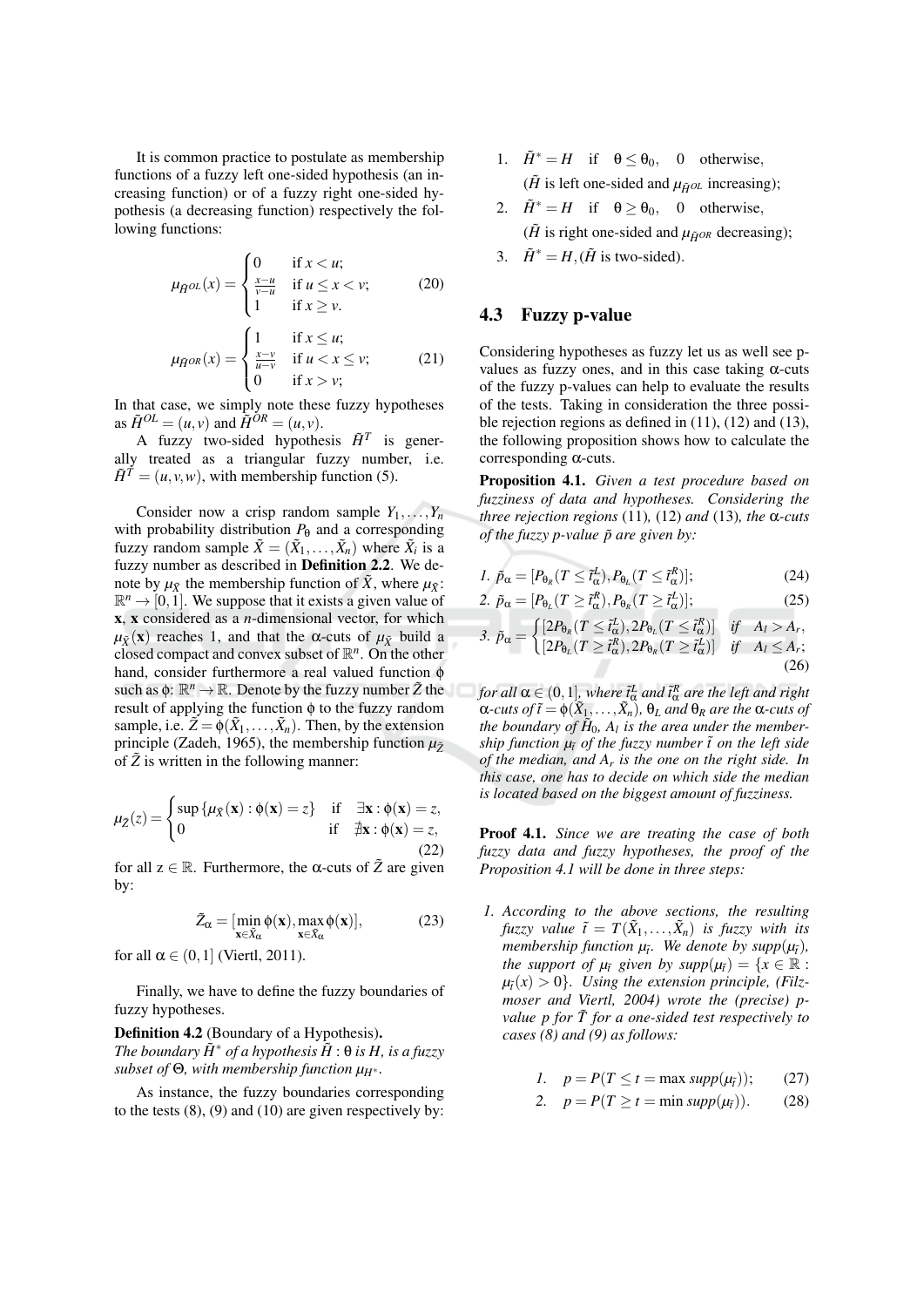Our purpose at this moment is to write the  $\alpha$ -cuts of the fuzzy p-value  $\tilde{p}$ . Hence, we know that  $\mu_{\tilde{t}}$ is a membership function and all its  $\alpha$ -cuts are compact and closed on  $\mathbb R$ , then we can define the  $\alpha$ -cuts of the p-value  $\tilde{p}_D$  related to (27) and (28)  $by$ 

$$
1. \quad \tilde{p}_{FV_{\alpha}} = [P(T \leq \tilde{t}_{\alpha}^{L}), P(T \leq \tilde{t}_{\alpha}^{R})]; \qquad (29)
$$

2. 
$$
\tilde{p}_{FV_{\alpha}} = [P(T \geq \tilde{t}_{\alpha}^{R}), P(T \geq \tilde{t}_{\alpha}^{L})].
$$
 (30)

The same procedure can be easily written for the two-sided test.

2. From another side, we want to extend these formulas to the case of fuzzy hypothesis. (Parchami et al., 2010) related the fuzziness to the hypothesis and presented the  $\alpha$ -cuts of the fuzzy p-value in the following form:

$$
1. \quad \tilde{p}_{P A_{\alpha}} = [P_{\theta_R}(T \le t), P_{\theta_L}(T \le t)]; \tag{31}
$$

2. 
$$
\tilde{p}_{PA_{\alpha}} = [P_{\theta_L}(T \ge t), P_{\theta_R}(T \ge t)]; \qquad (32)
$$

$$
\tilde{\jmath}_{PA_{\alpha}} = \begin{cases} \left[2P_{\theta_R}(T \leq t), 2P_{\theta_L}(T \leq t)\right] \, \text{if } A_l > A_r, \\ \left[2P_{\theta_L}(T \geq t), 2P_{\theta_R}(T \geq t)\right] \, \text{if } A_l \leq A_r; \end{cases} \tag{33}
$$

Referring to the Equations  $(17)$ ,  $(18)$ ,  $(29)$ ,  $(30)$ , to the Definition 4.1 and to the fuzzy p-value discussed by (Parchami et al., 2010), we get  $\tilde{p}^R_{\alpha}$  and  $\tilde{p}_{\alpha}^{R}$ , the left and right  $\alpha$ -cuts of the fuzzy p-values based on fuzziness of data and hypotheses given by Proposition 4.1.

3. We finally have to be sure that the properties of the membership function are fulfilled: the facts that  $\mu_{\tilde{t}}$  and  $\mu_{\tilde{H}_0}$  are membership functions and the probabilities are restricted to  $[0,1]$  induce that the resulting membership functions of  $\tilde{p}$ are between 0 and 1 and reach 1 for a given value. Furthermore, the  $\alpha$ -cuts of each case form a closed finite interval and thus they are compact and convex subsets of  $\mathbb R$  for all  $\alpha \in (0,1]$ .

For the decision making, (Filzmoser and Viertl, 2004) asserted that a three-decision problem is adopted based on the left and right  $\alpha$ -cuts of  $\tilde{p}$ . For a test with a significance level  $\delta$ , the decisions are made by the following rules:

- $\tilde{p}_{\alpha}^{R} < \delta$ : reject the null hypothesis;
- $\tilde{p}_{\alpha}^{L} > \delta$ : not reject the null hypothesis;
- $\delta \in [\tilde{p}_{\alpha}^{L}, \tilde{p}_{\alpha}^{R}]$ : both null and alternative hypothesis are neither rejected or not.

### **Defuzzification of the Fuzzy p-value** 4.4 by the Signed Distance

As mentioned above, the signed distance method is an attractive one to defuzzify fuzzy numbers. Thus, we intend to apply this operator in order to defuzzify the fuzzy p-value and understand whether the decision made with resulting p-value is similar to the one in the classical and fuzzy approaches. The idea is to consider the  $\alpha$ -cuts of the fuzzy p-values found in the previous section. We use the equation  $(7)$  to defuzzify the fuzzy p-value given in equations  $(24)$ ,  $(25)$  and (26). The defuzzified p-values are written as follows:

1. 
$$
d(\tilde{p}, \tilde{0}) = \frac{1}{2} \int_0^1 (P_{\theta_R}(T \leq \tilde{t}_{\alpha}^L) + P_{\theta_L}(T \leq \tilde{t}_{\alpha}^R)) d\alpha;
$$
 (34)

2. 
$$
d(\tilde{p}, \tilde{0}) = \frac{1}{2} \int_0^1 (P_{\theta_L}(T \geq \tilde{t}_{\alpha}^R) + P_{\theta_R}(T \geq \tilde{t}_{\alpha}^L)) d\alpha;
$$
 (35)

3. 
$$
d(\tilde{p}, \tilde{0}) = \begin{cases} \frac{1}{2} \int_0^1 (2P_{\theta_R}(T \geq \tilde{t}_{\alpha}^L) + 2P_{\theta_L}(T \geq \\ \tilde{t}_{\alpha}^R) d\alpha, & \text{if } A_l > A_r, \\ \frac{1}{2} \int_0^1 (2P_{\theta_L}(T \leq \tilde{t}_{\alpha}^R) + 2P_{\theta_R}(T \leq \\ \tilde{t}_{\alpha}^L)) d\alpha, & \text{if } A_l \leq A_r. \end{cases}
$$
(36)

To interpret, the decision of this testing problem using the defuzzified p-values is similar to the classical approach where two main decisions are taken into account:

- $d(\tilde{p}, \tilde{0}) < \delta$ : reject the null hypothesis;
- $d(\tilde{p}, \tilde{0}) > \delta$ : not reject the null hypothesis;
- $d(\tilde{p}, \tilde{0}) = \delta$  (a rare case): one should decide whether to reject or not the null hypothesis.

The decision of no rejecting  $H_0$  or  $H_1$  doesn't occur in this case since the p-value is now on crisp. We remember that in the fuzzy sense, the no-decision case is considered. Thus, if one has to defuzzify the pvalue, this case will no longer be possible. Not detecting the no-decision region might be a disadvantage of defuzzifying the fuzzy p-value.

#### **NUMERICAL APPLICATIONS** 5

In this section, we propose two numerical applications to help the reader to understand the reasoning. The first one treats a one-sided test as (9), and the second one a two-sided test as (10).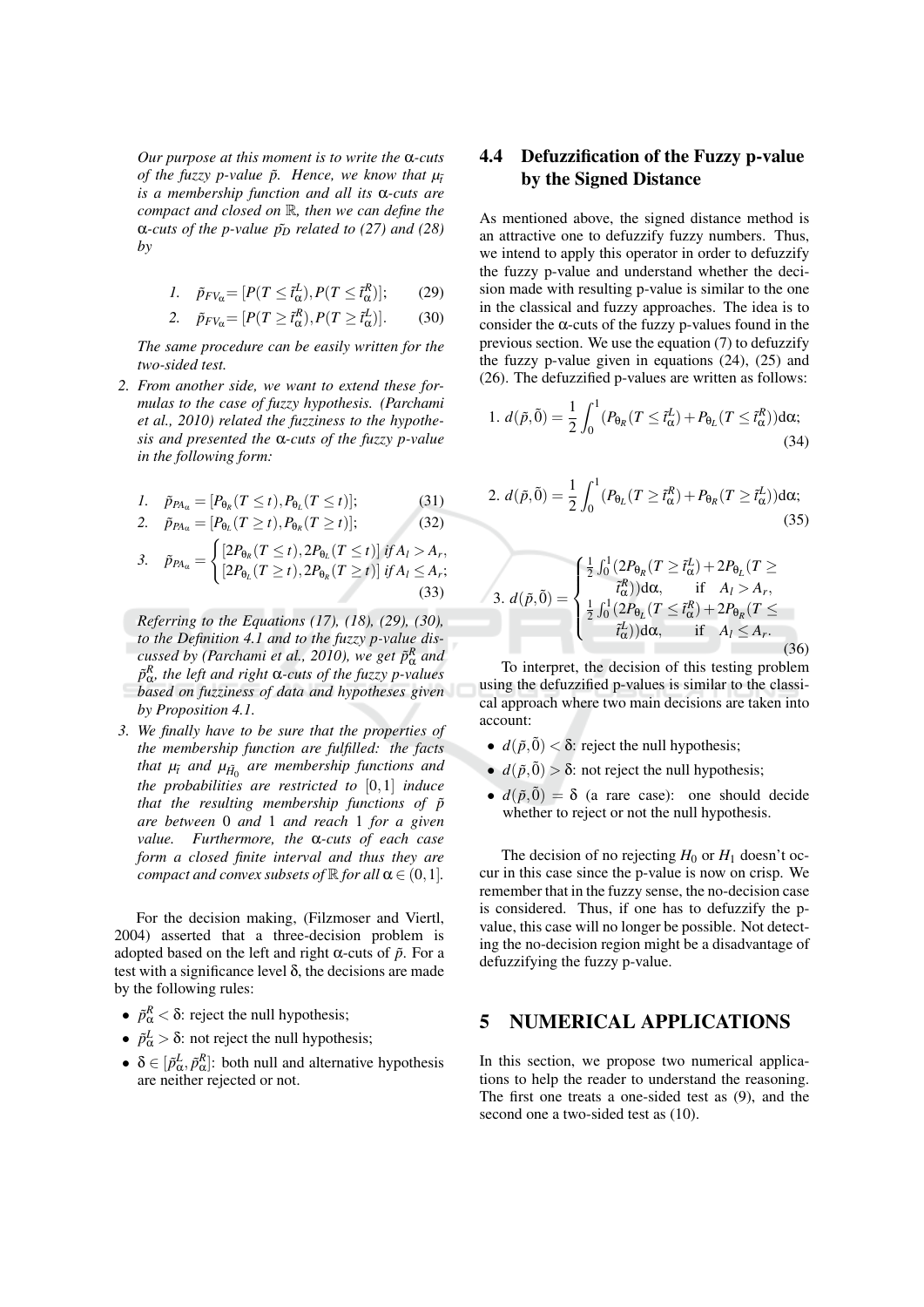**Example 5.1.** Consider a random sample of size  $n =$ 9 from a normal distribution with an unknown mean and a standard deviation of 1,  $\mathcal{N}(\mu, 1)$ . The aim is to test on the significance level  $\delta = 0.05$  the following hypotheses:

 $\tilde{H}_0$ :  $\mu$  is approximately 15,

## $\tilde{H}_1$ :  $\mu$  is approximately bigger than 15.

Suppose that not only the hypotheses are fuzzy but the sample as well. Let us assume that the fuzzy null hypothesis is given by the triangular fuzzy number  $\tilde{H}_0^T$  = (14.8, 15, 15.2) and the alternative one by  $\tilde{H}^{OR}_1$  = (15,16). These hypotheses are shown in Fig*ure* 2. We write the α-cuts of  $H_0^T$  as:

$$
(\tilde{H}_0^T)_{\alpha} = \begin{cases} (\tilde{H}_0^T)_{\alpha}^L = 14.8 + 0.2\alpha; \\ (\tilde{H}_0^T)_{\alpha}^R = 15.2 - 0.2\alpha. \end{cases}
$$
(37)

We assume furthermore that the membership function of the observed fuzzy sample mean  $\overline{X}$  is given by the following:

$$
\mu_{\overline{X}}(x) = \begin{cases} 2x - 31 & \text{if} \quad 15.5 < x \le 16; \\ -2x + 33 & \text{if} \quad 16 < x \le 16.5; \\ 0 & \text{otherwise}; \end{cases} \tag{38}
$$

with the corresponding  $\alpha$ -cuts:

$$
\overline{\tilde{X}}_{\alpha} = \begin{cases} \overline{\tilde{X}}_{\alpha}^{L} = 15.5 + 0.5\alpha; \\ \overline{\tilde{X}}_{\alpha}^{R} = 16.5 - 0.5\alpha. \end{cases}
$$
(39)

The rejection region in this one-sided test is given by equation (12). Hence, the expression of the corresponding  $\alpha$ -cuts  $\tilde{p}_{\alpha}$  of the fuzzy p-value are given by equation (25). Combining all the previous informations,  $\tilde{p}_{\alpha}$  is as follows:

$$
\tilde{p}_{\alpha} = \left[\int_{\theta_1(\alpha)}^{\infty} (2\pi)^{-\frac{1}{2}} \exp(\frac{-u^2}{2}) du, \int_{\theta_2(\alpha)}^{\infty} (2\pi)^{-\frac{1}{2}} \exp(\frac{-u^2}{2}) du\right], \qquad (40)
$$

where  $\theta_1(\alpha)$  et  $\theta_2(\alpha)$  are the following functions of  $\alpha$ based on Equations 37 and 39:

$$
\theta_1(\alpha) = \frac{\overline{\tilde{X}}_{\alpha}^R - (\tilde{H}_0^T)_{\alpha}^L}{\sigma / \sqrt{n}} = 5.1 - 2.1 \times \alpha
$$

and

$$
\theta_2(\alpha) = \frac{\overline{\tilde{X}}_{\alpha}^L - (\tilde{H}_0^T)_{\alpha}^R}{\sigma / \sqrt{n}} = 0.9 + 2.1 \times \alpha^{1}
$$

<sup>1</sup>The sum  $S_{\tilde{X}_1, \tilde{X}_2}$  of two fuzzy numbers  $\tilde{X}_1$  and  $\tilde{X}_2$  with

The membership function induced by the fuzzy pvalue  $\tilde{p}$  is shown in Figure 3. Since the fuzzy p-value and the significance level overlap, we cannot make any decision visually. In order to make one, we defuzzify the fuzzy p-value. Applying the signed distance method (equation (35)), we get the following result:

$$
d(\tilde{p}, \tilde{0}) = \frac{1}{2} \int_0^1 (P_{\theta_L}(T \geq \tilde{t}_{\alpha}^R) + P_{\theta_R}(T \geq \tilde{t}_{\alpha}^L)) d\alpha
$$
  
= 
$$
\frac{1}{2} \int_0^1 (\int_{5.1-2.1 \times \alpha}^{\infty} (2\pi)^{-\frac{1}{2}} \exp(\frac{-u^2}{2}) du + \int_{0.9+2.1 \times \alpha}^{\infty} (2\pi)^{-\frac{1}{2}} \exp(\frac{-u^2}{2}) du) d\alpha
$$
  
= 0.0239.

We remark that the defuzzified p-value (0.0239) is smaller than the significance level  $(0.05)$ . In this case, the decision is to reject the null hypothesis at the level  $\delta$  = 0.05.

Furthermore, we are interested in understanding the influence of the form of the fuzzy hypotheses on the decision of the test. Let us view some variations of the fuzzy hypotheses. Table 1 shows the tests where we change the null or the alternative fuzzy hypotheses of Example 5.1. Figure 1 displays the membership functions of the fuzzy p-values obtained from all these tests. We can see that although the fuzzy alternative hypothesis determines the rejection region, then it does not influence anymore the decision of the test. Hence, the defuzzified p-value is sensitive to the fuzzy null hypothesis. From another side, if one has to compare between defuzzified p-values of the tests simulated versus the fuzzy p-values illustrated in Figure 1, we can say that the highest p-value corresponds to the largest spreaded fuzzy p-value. It is the opposite for the lowest one. Therefore, we can say that the defuzzified p-value can be a relevant indicator of fuzziness of the null hypothesis in order to make the most convenient decision.

Example 5.2. Consider again a random sample of size  $n = 49$  from a normal distribution with an unknown mean and a standard deviation of 1,  $\mathcal{N}(\mu, 1)$ .

their corresponding  $\alpha$ -cuts  $\tilde{X}_{1\alpha} = [\tilde{X}_{1\alpha}^L, \tilde{X}_{1\alpha}^R]$  and  $\tilde{X}_{2\alpha} =$  $[\tilde{X}_2^L, \tilde{X}_2^R]$  is written by:

$$
S_{\tilde{X}_1,\tilde{X}_2} = \tilde{X}_1 \alpha + \tilde{X}_2 \alpha = [\tilde{X}_1^L + \tilde{X}_2^L \tilde{X}_1^R + \tilde{X}_2^R \tilde{X}_2^R],
$$

and their difference  $D_{\tilde{X}_1, \tilde{X}_2}$  given by:

$$
D_{\tilde{X_1},\tilde{X_2}}=\tilde{X_1}_{\alpha}-\tilde{X_2}_{\alpha}=[\tilde{X_1}^L_{\alpha}-\tilde{X_2}^R_{\alpha},\tilde{X_1}^R_{\alpha}-\tilde{X_2}^L_{\alpha}].
$$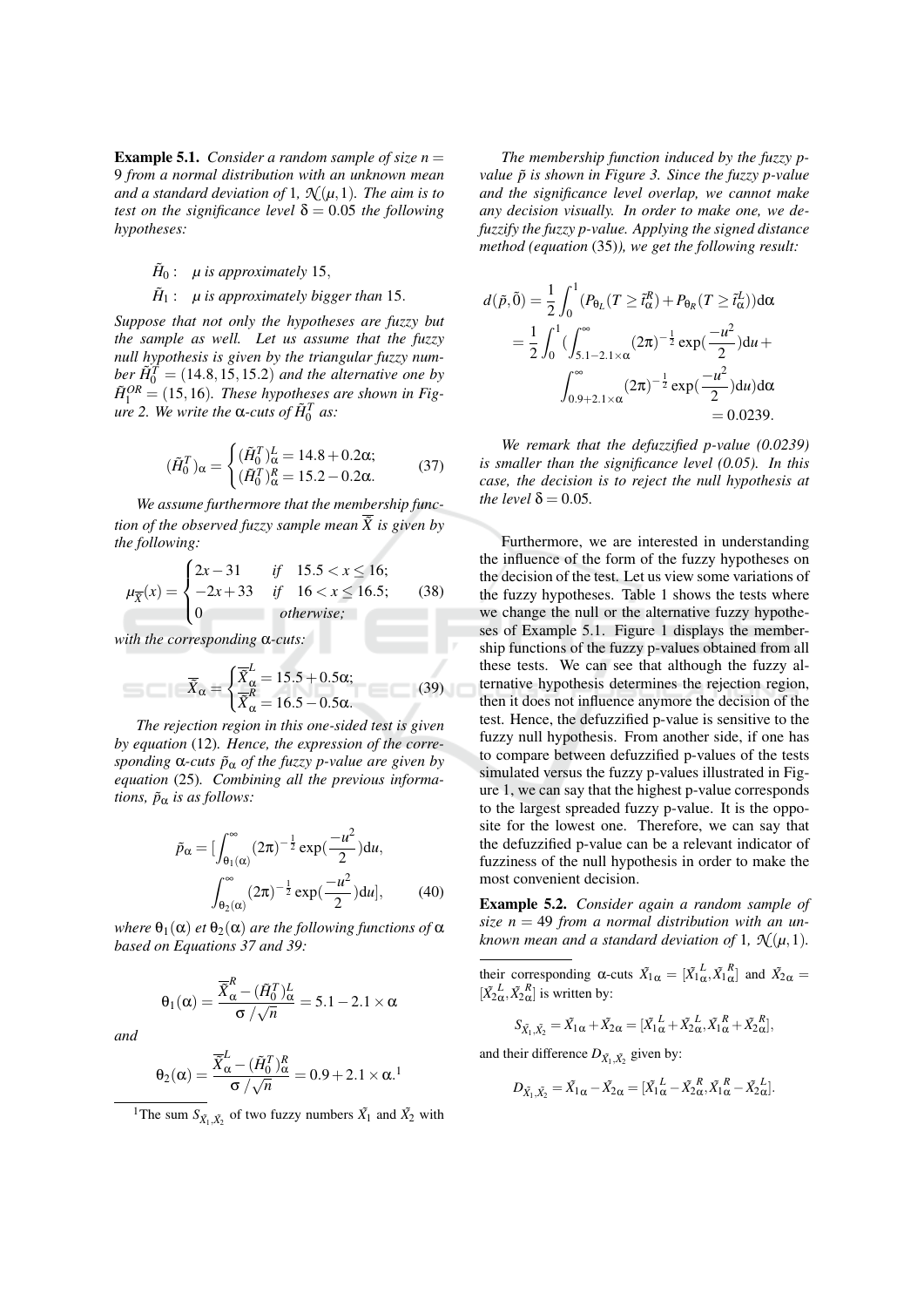| <b>Test</b> | <b>Fuzzy null hypothesis</b>             | <b>Fuzzy alternative hypothesis</b>      | Defuzzified p-value | <b>Decision</b>                     |
|-------------|------------------------------------------|------------------------------------------|---------------------|-------------------------------------|
|             | $\tilde{H}_0^T = (14.8, 15.0, 15.2)$     | $\overline{\tilde{H}_1^{OR}} = (15, 16)$ | 0.0239              | Reject the null hypothesis          |
|             | $\tilde{H}_{0}^{T} = (14.8, 15.0, 15.2)$ | $\tilde{H}_1^{OR} = (16, 17)$            | 0.0239              | Reject the null hypothesis          |
| 3           | $\tilde{H}_{0}^{T} = (14.8, 15.0, 15.2)$ | $\tilde{H}_{1}^{OR} = (16, 16)$          | 0.0239              | Reject the null hypothesis          |
|             | $\tilde{H}_{0}^{T} = (15.0, 15.0, 15.0)$ | $\tilde{H}_1^{OR} = (15, 16)$            | 0.0098              | Reject the null hypothesis          |
|             | $\hat{H}_{0}^{T} = (14.6, 15.0, 15.4)$   | $\tilde{H}_1^{OR} = (15, 16)$            | 0.0494              | Slightly Reject the null hypothesis |
| 6           | $\tilde{H}_0^T = (14.0, 15.0, 16.0)$     | $\tilde{H}_1^{OR} = (15, 16)$            | 0.1699              | Not Reject the null hypothesis      |
|             | $\tilde{H}_0^T = (14.9, 15.0, 15.1)$     | $\tilde{H}_1^{OR} = (15, 16)$            | 0.0156              | Reject the null hypothesis          |

Table 1: Testing different hypotheses on the significance level  $\delta = 0.05$  - Example 5.1.

## Membership functions of the fuzzy p-values corresponding to different tests



Figure 1: Membership functions of the fuzzy p-values corresponding to the tests in Table 5.1 at the significance level  $\delta = 0.05$ .

The aim is to test on the significance level  $\delta = 0.05$ the following hypotheses

# $\tilde{H}_0$ :  $\mu$  is near 100,  $\tilde{H}_1$ :  $\mu$  is away from 100.

Let us suppose that the null and alternative hypotheses are fuzzy and given by the fuzzy triangular numbers  $\tilde{H}_0^T = (99.7, 100, 100.3)$  and the alternative one<br>by  $\tilde{H}_1^T = 1 - \tilde{H}_0^T$  as seen in Figure 4. The  $\alpha$ -cuts of  $\check{H}_0^T$  are:

$$
(\tilde{H}_0^T)_{\alpha} = \begin{cases} (\tilde{H}_0^T)_{\alpha}^L = 99.7 + 0.3\alpha; \\ (\tilde{H}_0^T)_{\alpha}^R = 100.3 - 0.3\alpha. \end{cases}
$$
(41)

Furthermore let us assume that the  $\alpha$ -cuts of the observed fuzzy sample mean  $\overline{X}$  are given by the following:

$$
\overline{\tilde{X}}_{\alpha} = \begin{cases} \overline{\tilde{X}}_{\alpha}^{L} = 100.4 + 0.6\alpha; \\ \overline{\tilde{X}}_{\alpha}^{R} = 101.6 - 0.6\alpha. \end{cases}
$$
(42)

The rejection region in this two-sided test is given by the equation  $(13)$ . We note that in a standardized normal distribution, the median is equal to the mean. thus we consider that the fuzzy median is equal to the one expressed by the null hypothesis. The  $\alpha$ -cuts  $\tilde{p}_{\alpha}$  of the fuzzy p-value can be computed by equation  $(26)$ . And since we are in the case of  $A_l \leq A_r$ , we get that  $\tilde{p}_{\alpha}$  is as follows:

$$
\tilde{p}_{\alpha} = [2 \int_{\theta_1(\alpha)}^{\infty} (2\pi)^{-\frac{1}{2}} \exp(\frac{-u^2}{2}) du, \n2 \int_{\theta_2(\alpha)}^{\infty} (2\pi)^{-\frac{1}{2}} \exp(\frac{-u^2}{2}) du].
$$
\n(43)

where  $\theta_1(\alpha)$  et  $\theta_2(\alpha)$  are the following functions of  $\alpha$ :

$$
\theta_1(\alpha) = \frac{\overline{\tilde{X}}_{\alpha}^R - (\tilde{H}_0^T)_{\alpha}^L}{\sigma / \sqrt{n}} = 0.9 + 8.1 \times \alpha
$$

and

$$
\theta_2(\alpha) = \frac{\overline{\tilde{X}}_{\alpha}^L - (\tilde{H}_0^T)_{\alpha}^R}{\sigma / \sqrt{n}} = 17.1 - 8.1 \times \alpha
$$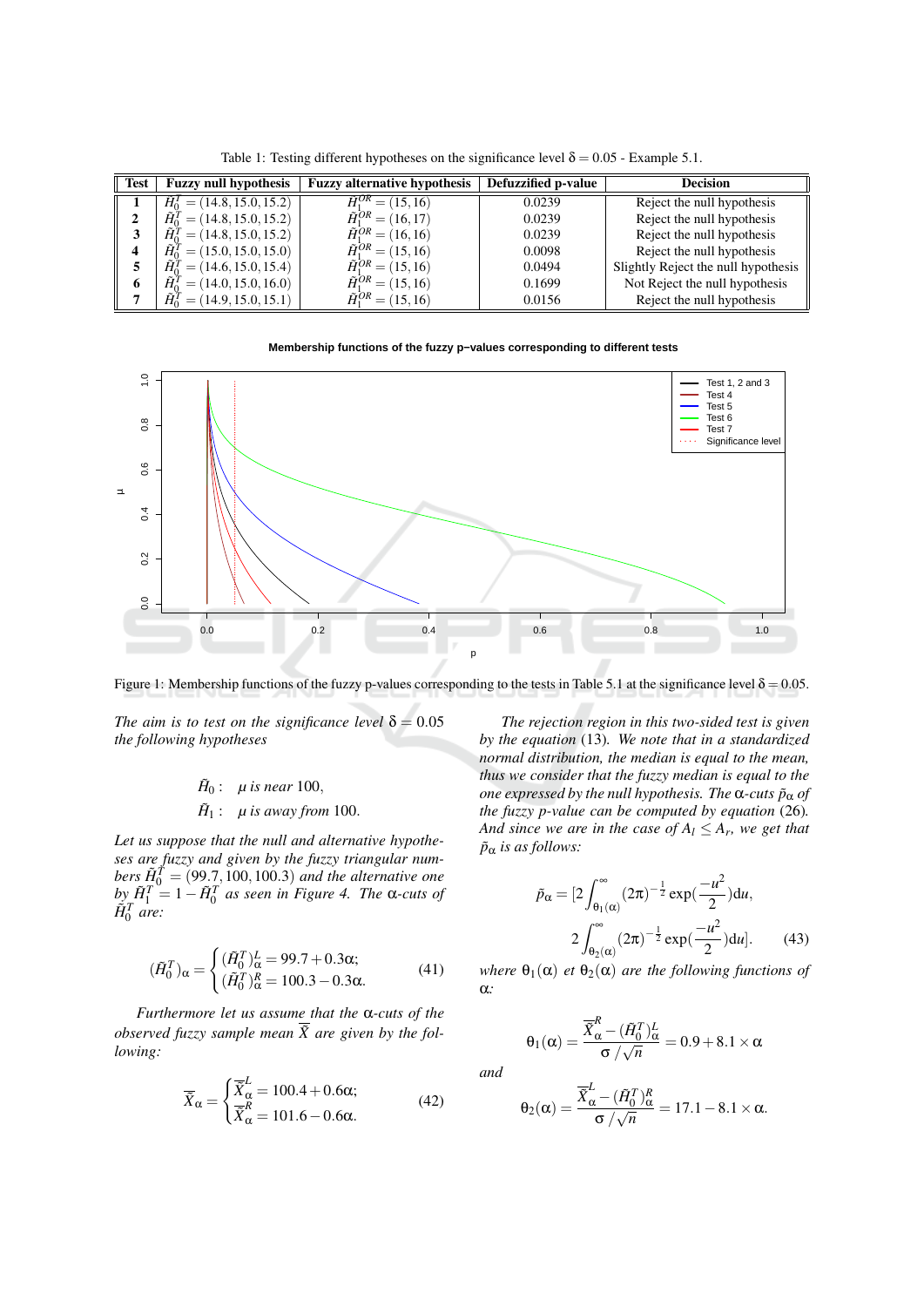Figure 5 shows the fuzzy p-value at the significance level  $\delta$  = 0.05.

We defuzzify this fuzzy p-value by the signed distance method using the equation (36) and we obtain the following distance:

$$
d(\tilde{p}, \tilde{0}) = \frac{1}{2} \int_0^1 2 \times (P_{\theta_L}(T \geq \tilde{t}_{\alpha}^R) + 2 \times P_{\theta_R}(T \geq \tilde{t}_{\alpha}^L)) d\alpha
$$
  
= 
$$
\frac{1}{2} \int_0^1 (2 \times \int_{0.9+8.1 \times \alpha}^{\infty} (2\pi)^{-\frac{1}{2}} \exp(\frac{-u^2}{2}) du +
$$
  

$$
2 \times \int_{17.1-8.1 \times \alpha}^{\infty} (2\pi)^{-\frac{1}{2}} \exp(\frac{-u^2}{2}) du d\alpha
$$
  
= 0.0123989.

The defuzzified  $p$ -value (0.0123989) is smaller than the significance level  $(0.05)$ , then the decision will be to reject the null hypothesis at the level  $\delta =$  $0.05$ 

#### **CONCLUSION** 6

In this work, we presented a hypothesis testing procedure when both data and hypotheses are fuzzy. We introduced as well a fuzzy p-value with its  $\alpha$ -cuts. We discussed after the defuzzification of this fuzzy pvalue by the so-called "signed distance method". We finally proposed numerical examples of one-sided and two-sided tests, in addition to a small comparison between different null and alternative hypotheses with the same hypothetical sample at the same significance level. To conclude, despite the fact that the defuzzification step reduces the amount of information contained in a fuzzy p-value, we thought that in many cases defuzziving these p-values with the signed distance can be of a high relevance. In addition, since testing hypotheses on linguistic variables is in most cases complicated and not feasible in classical statistics, proposing such an approach to deal with fuzziness and obtaining a p-value deserves merit in decision making. Indeed, we can see the defuzzied pvalue as an "informal indicator" of rejecting or not a given null hypothesis. For further researches, we will be interested in testing the method with many other statistical distributions.

## **REFERENCES**

Berkachy, R. and Donzé, L. (2016). Individual and global assessments with signed distance defuzzification, and characteristics of the output distributions based on an

empirical analysis. In Proceedings of the 8th International Joint Conference on Computational Intelligence - Volume 1: FCTA,, pages 75 - 82.

- Berkachy, R. and Donzé, L. (2017). Defuzzification of a fuzzy hypothesis decision by the signed distance method. In Proceedings of the 61st World Statistics Congress, Marrakech, Morocco.
- Filzmoser, P. and Viertl, R. (2004). Testing hypotheses with fuzzy data: The fuzzy p-value. Metrika, Springer-Verlag, 59:21-29.
- Grzegorzewski, P. (2000). Testing statistical hypotheses with vague data. Fuzzy Sets and Systems, 112(3):501  $-510.$
- Grzegorzewski, P. (2001). Fuzzy tests defuzzification and randomization. Fuzzy Sets and Systems, 118(3):437 -446.
- Lin, L. and Lee, H. (2009). Fuzzy assessment method on sampling survey analysis. Expert Systems with Applications,  $36(3):5955 - 5961$ .
- Lin, L. and Lee, H. (2010). Fuzzy assessment for sampling survey defuzzification by signed distance method. Expert Systems with Applications, 37(12):7852 - 7857.
- Neyman, J. and Pearson, E. S. (1933). The testing of statistical hypotheses in relation to probabilities a priori. Mathematical Proceedings of the Cambridge Philosophical Society, 29(04):492-510.
- Parchami, A., Taheri, S. M., and Mashinchi, M. (2010). Fuzzy p-value in testing fuzzy hypotheses with crisp data. Stat Pap, 51(1):209-226.
- Torabi, H. and Mirhosseini, S. M. The most powerful tests for fuzzy hypotheses testing with vague data.
- Viertl, R. (2011). Statistical methods for fuzzy data. John Wiley and Sons, Ltd.
- Yao, J. and Wu, K. (2000). Ranking fuzzy numbers based on decomposition principle and signed distance. Fuzzy sets and Systems, 116(2):275 - 288.
- Zadeh, L. (1965). Fuzzy sets. Information and Control,  $8(3):338 - 353.$
- Zadeh, L. (1996). Fuzzy Sets, Fuzzy Logic, and Fuzzy Systems: Selected Papers of Lotfi A. Zadeh, G. J. Klir and B. Yuan, Eds., Advances in Fuzzy Systems - Applications and Theory, volume 6. World Scientific.
- Zimmermann, H. (2010). Fuzzy set theory. Wiley Interdisciplinary Reviews: Computational Statistics, 2(3):317  $-332.$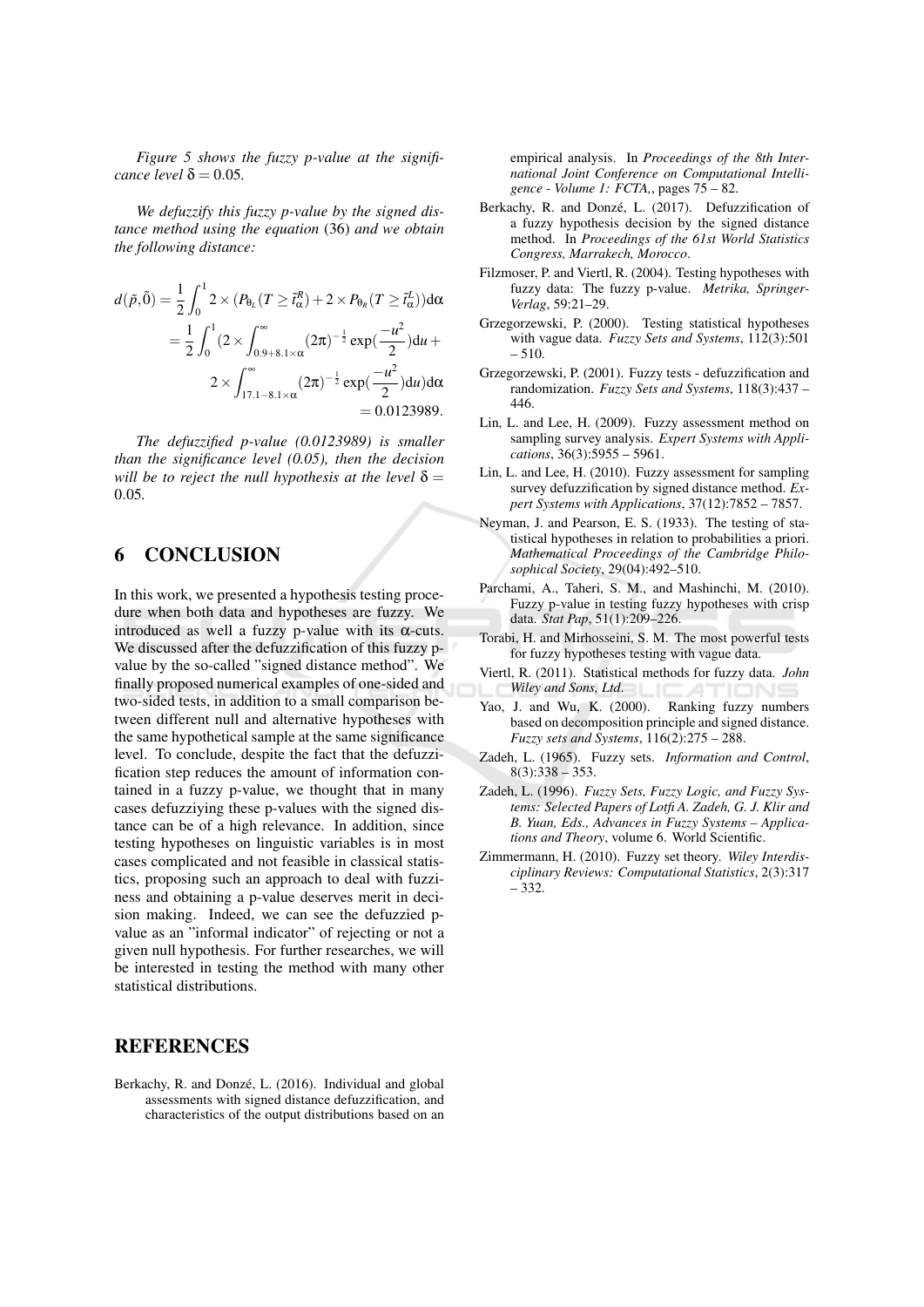



Figure 2: The membership functions of the null and the alternative hypotheses - Example 5.1.



Membership function of the fuzzy p-value and the significance level

Figure 3: The membership function of the fuzzy p-value  $\tilde{p}_{\alpha}$  - Example 5.1.